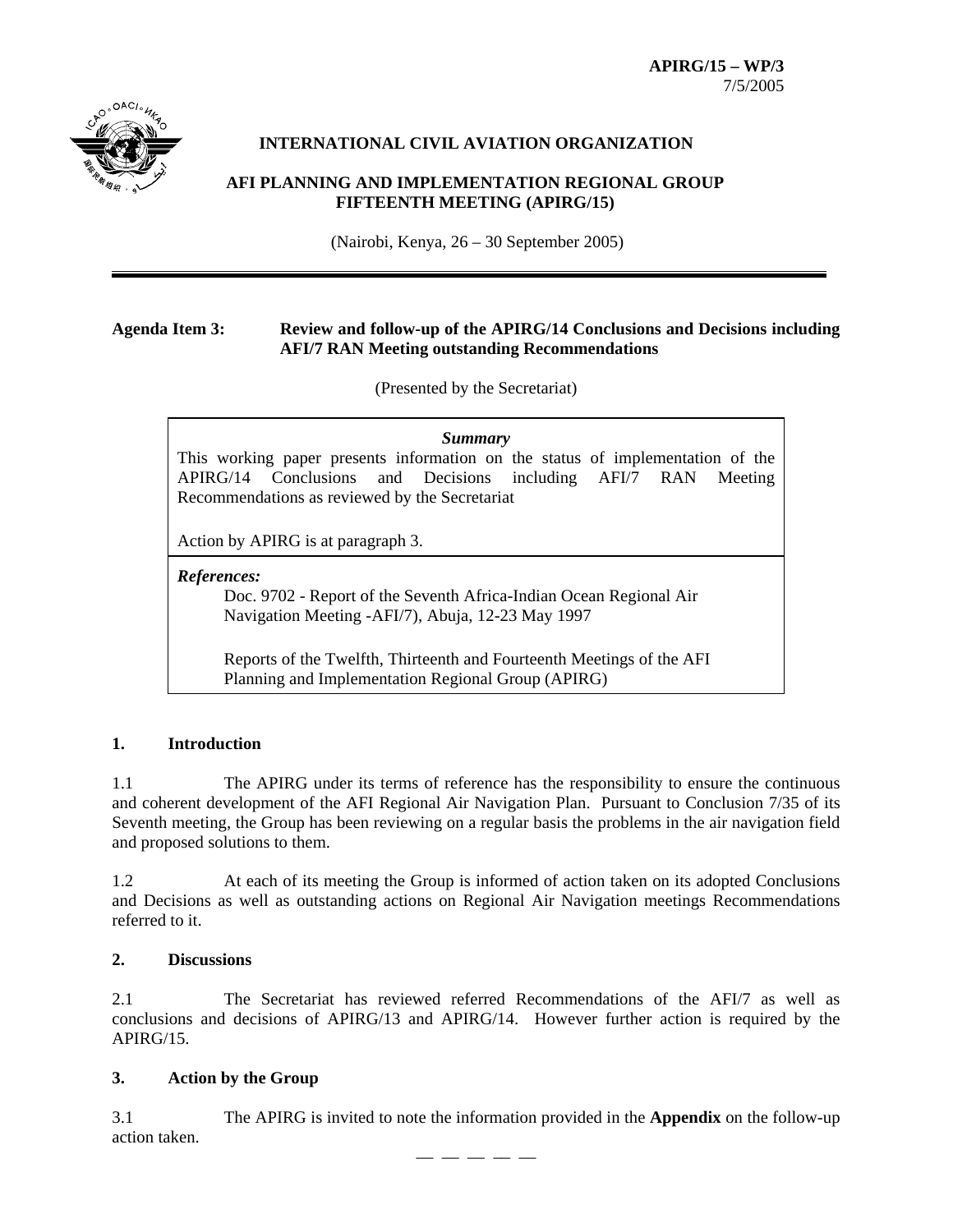#### **REVIEW AND FOLLOW-UP OF THE APIRG/14 CONCLUSIONS AND DECISIONS INCLUDING AFI/7 RAN MEEETING OUTSTANDING RECOMMENDATIONS**

| <b>CONCLUSION</b><br><b>DECISION NR:</b> | <b>TITLE</b>                                                                                      | <b>ACTION TAKEN</b>                                                                                                                                                                                                                                            |
|------------------------------------------|---------------------------------------------------------------------------------------------------|----------------------------------------------------------------------------------------------------------------------------------------------------------------------------------------------------------------------------------------------------------------|
| <b>CONCLUSION 14/1:</b>                  | <b>BIRD HAZARD CONTROL AND</b><br><b>REDUCTION</b>                                                | Several States facing bird hazard problem are conducting<br>environmental and ornithological studies. Cooperative approach have<br>not been effected yet. Reporting of bird strikes improved slightly.<br>Some States are reluctant to report "minor" strikes. |
| <b>CONCLUSION 14/2:</b>                  | <b>RESCUE AND FIRE FIGHTING IN</b><br>DIFFICULT ENVIRONMENT                                       | Little change has been observed. Additional follow-up by the<br>Regional Offices required.                                                                                                                                                                     |
| <b>CONCLUSION 14/3:</b>                  | <b>DESIGNATION OF A NATIONAL</b><br><b>COORDINATOR FOR AERODROME</b><br><b>EMERGENCY PLANNING</b> | Not implemented. Additional follow-up by the Regional Offices<br>required.                                                                                                                                                                                     |
| <b>CONCLUSION 14/4:</b>                  | <b>CERTIFICATION OF AERODROMES</b>                                                                | States have made progress in the implementation of the requirement.<br>ICAO auditing shall ascertain the need for further action where<br>certification has been completed. Training of personnel ongoing.                                                     |
| <b>CONCLUSIONS 14/5:</b>                 | <b>IMPACT OF NEW LARGER AEROPLANES</b><br>ON AERODROMES IN THE AFI REGION                         | Noted for future action as and when required.                                                                                                                                                                                                                  |
| DECISION 14/6:                           | SURVEY ON AVAILABILITY AND USAGE<br><b>COSTS OF PDNs AND ISDNs</b>                                | Survey conducted. In view of comments on Concl. 14/7, PDNs and<br>ISDNs are likely not to be used by the AFS.                                                                                                                                                  |
| <b>CONCLUSION 14/7:</b>                  | USE OF PDNs and ISDNs TO MEET AFTN<br><b>REQUIREMENTS</b>                                         | States advised of the conclusion. Kenya has tried to implement it.<br>However, the corresponding parties have consistently recommended<br>using of 64-kbps leased circuits. X.25 is gradually becoming obsolete.                                               |
| <b>CONCLUSION 14/8:</b>                  | IMPLEMENTATION REQUIREMENTS FOR<br>THE AFTN CIRCUITS                                              | States advised of the conclusion.                                                                                                                                                                                                                              |
| <b>CONCLUSION 14/9:</b>                  | AFTN TRANSIT TIME STATISTICS                                                                      | Implemented                                                                                                                                                                                                                                                    |
| <b>CONCLUSION 14/10:</b>                 | <b>USE OF THE INTERNET</b>                                                                        | State letter 2005/7 advises States of the adoption of the ICAO<br>guidelines on the use of the public Internet for aeronautical uses.                                                                                                                          |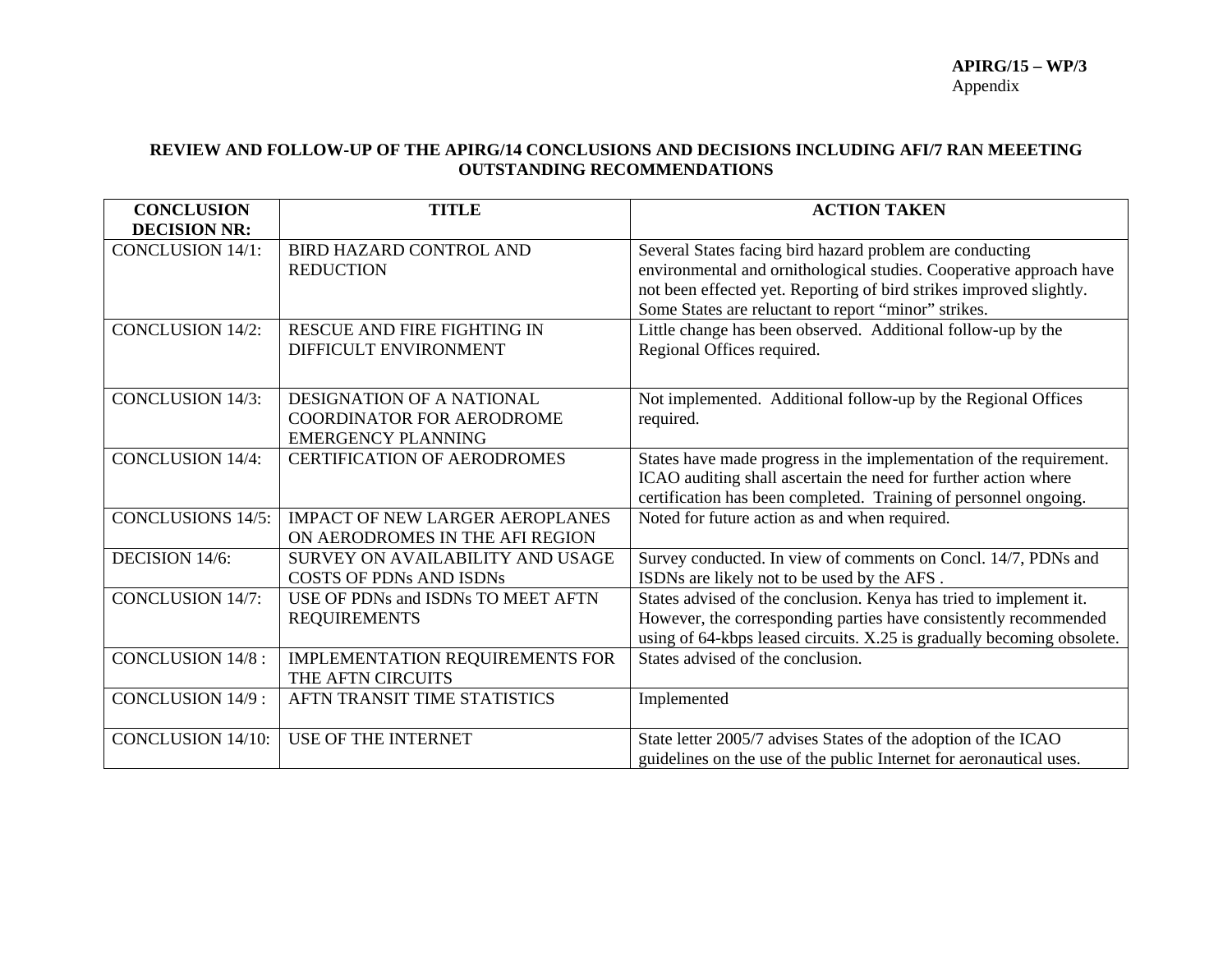| <b>CONCLUSION</b>             | <b>TITLE</b>                            | <b>ACTION TAKEN</b>                                               |
|-------------------------------|-----------------------------------------|-------------------------------------------------------------------|
| <b>DECISION NR:</b>           |                                         |                                                                   |
| <b>CONCLUSION 14/11:</b>      | ATS/COM COORDINATION MEETING            | Meeting held November 2003. WP/6 reports on the matter.           |
|                               | BETWEEN THE ACCRA, BRAZZAVILLE,         |                                                                   |
|                               | DAKAR OCEANIC, KANO, KINSHASA           |                                                                   |
|                               | <b>AND LUANDA FIRS</b>                  |                                                                   |
| <b>CONCLUSION 14/12:</b>      | PLANNING MEETING ON THE                 | Meeting held 30 March - 1 April 2004 in Johannesburg. Followed by |
|                               | <b>INTEGRATION OF SUB-REGIONAL VSAT</b> | several other meetings. Migration of AFISNET implemented during   |
|                               | <b>NETWORKS</b>                         | $4th$ quarter 2004                                                |
| DECISION $14/\overline{13}$ : | <b>IMPLEMENTATION OF ATS INTER-</b>     | Data collection to be pursued by the Secretariat                  |
|                               | FACILITY DATA COMMUNICATIONS            |                                                                   |
|                               | (AIDC)                                  |                                                                   |
| CONCLUSION 14/14:             | <b>INFORMATION ON THE PLANNING BY</b>   | Data collection to be pursued by the Secretariat.                 |
|                               | STATES OF THE IMPLEMENTATION OF         |                                                                   |
|                               | THE ATS MESSAGE HANDLING SYSTEM         |                                                                   |
|                               | (AMHS)                                  |                                                                   |
| <b>CONCLUSION 14/15:</b>      | FOCAL POINTS FOR THE PREPARATION        | States advised of the conclusion                                  |
|                               | OF ITU WRCS                             |                                                                   |
| <b>CONCLUSION 14/16:</b>      | NEED FOR A PERMANENT LIAISON WITH       | States advised of the conclusion.                                 |
|                               | STATE TELECOMMUNICATION                 |                                                                   |
|                               | <b>REGULATORY AUTHORITIES</b>           |                                                                   |
| <b>CONCLUSION 14/17:</b>      | SEMINARS ON THE REGULATIONS AND         | Seminar held from 17 to 19 February 2004.                         |
|                               | <b>MANAGEMENT OF THE RADIO</b>          |                                                                   |
|                               | FREQUENCY SPECTRUM                      |                                                                   |
| <b>CONCLUSION 14/18:</b>      | AMENDMENT TO AFI ANP TABLE ATS B 1      | Completed.                                                        |
|                               |                                         |                                                                   |
| <b>CONCLUSION 14/19:</b>      | IMPLEMENTATION OF ATS ROUTES,           | On-going.                                                         |
|                               | <b>INCLUDING RNAV ROUTES</b>            |                                                                   |
| <b>CONCLUSION 14/20:</b>      | <b>IMPLEMENTATION OF ATC SERVICE</b>    | On-going.                                                         |
|                               |                                         |                                                                   |
| <b>CONCLUSION 14/21:</b>      | IMPLEMENTATION OF RVSM IN THE AFI       | On-going. Target date 19 January 2006.                            |
|                               | <b>REGION</b>                           |                                                                   |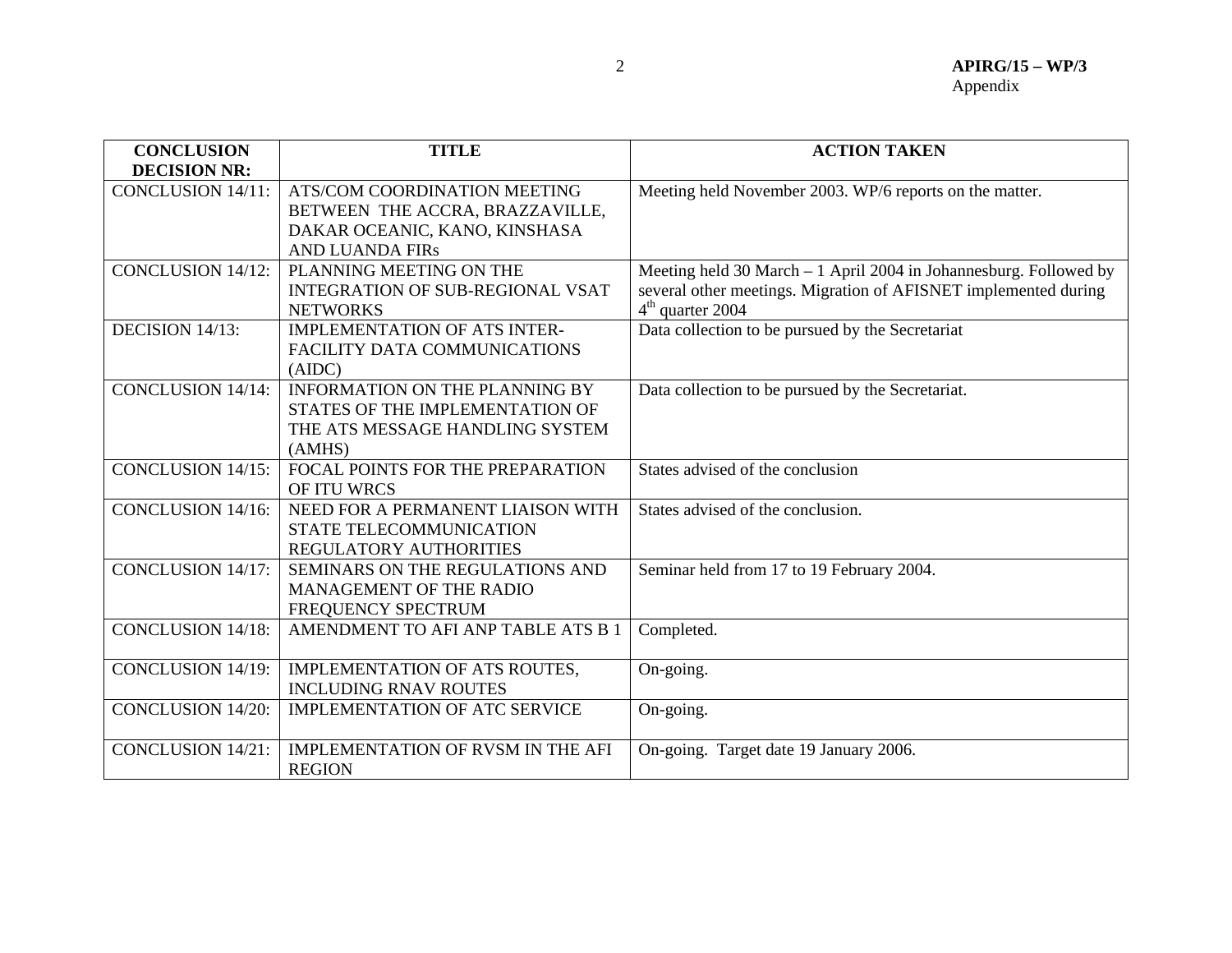| <b>CONCLUSION</b>        | <b>TITLE</b>                           | <b>ACTION TAKEN</b>                                          |
|--------------------------|----------------------------------------|--------------------------------------------------------------|
| <b>DECISION NR:</b>      |                                        |                                                              |
| <b>CONCLUSION 14/22:</b> | <b>IMPLEMENTATION OF RNAV ROUTE</b>    | Route implemented. Action completed.                         |
|                          | <b>UM114</b>                           |                                                              |
| <b>CONCLUSION 14/23:</b> | DELINEATION OF FIR BOUNDARIES          | Follow-up by Regional Office continued.                      |
|                          |                                        |                                                              |
| <b>CONCLUSION 14/24:</b> | <b>IMPLEMENTATION OF 10-MINUTE</b>     | Action completed.                                            |
|                          | LONGITUDINAL SEPARATION MINIMUM        |                                                              |
| <b>CONCLUSION 14/25:</b> | DEVELOPMENT OF CHART ATM 1 (PART       | Action completed.                                            |
|                          | V-ATM OF THE AFI FASID)                |                                                              |
| <b>CONCLUSION 14/26:</b> | <b>CLASSIFICATION OF AIRSPACES</b>     | Issue being addressed globally at HQ ATM section.            |
|                          |                                        |                                                              |
| <b>CONCLUSION 14/27:</b> | DEVELOPMENT OF AIS/MAP SIP             | Completed.                                                   |
|                          |                                        |                                                              |
| <b>CONCLUSION 14/28:</b> | ORGANIZATION OF REGIONAL SAR           | Completed.                                                   |
|                          | <b>SEMINARS/WORKSHOPS</b>              |                                                              |
| <b>CONCLUSION 14/29:</b> | ATM SAFETY MANAGEMENT SYSTEMS          | Action completed. Seminar held.                              |
|                          |                                        |                                                              |
| <b>CONCLUSION 14/30:</b> | "SINGLE SKY" CONCEPT IN AIR TRAFFIC    | Issue addressed and deferred by D/ANB.                       |
|                          | MANAGEMENT IN THE AFI REGION           |                                                              |
| <b>CONCLUSION 14/31:</b> | <b>CARRIAGE AND OPERATION OF</b>       | Action completed.                                            |
|                          | AIRBORNE COLLISION AVOIDANCE           |                                                              |
|                          | SYSTEM (ACAS) AND PRESSURE-            |                                                              |
|                          | ALTITUDE REPORTING TRANSPONDERS        |                                                              |
| <b>CONCLUSION 14/32:</b> | NEED FOR LATEST VERSION OF             | Follow-up was made with States by the Regional Offices. Many |
|                          | <b>WORKSTATION SOFTWARE</b>            | States have indicated progress acquiring the software.       |
| <b>CONCLUSION 14/33:</b> | <b>COMPOSITION OF THE SADIS</b>        | Action completed.                                            |
|                          | <b>OPERATIONS GROUP (SADISOPSG)</b>    |                                                              |
| <b>CONCLUSION 14/34:</b> | APPLICATION OF EUR OPMET UPDATE        |                                                              |
|                          | PROCEDURES IN THE AFI REGION           |                                                              |
| DECISION 14/35:          | <b>INTRODUCTION OF METARS IN AMBEX</b> | Action completed.                                            |
|                          | <b>EXCHANGES</b>                       |                                                              |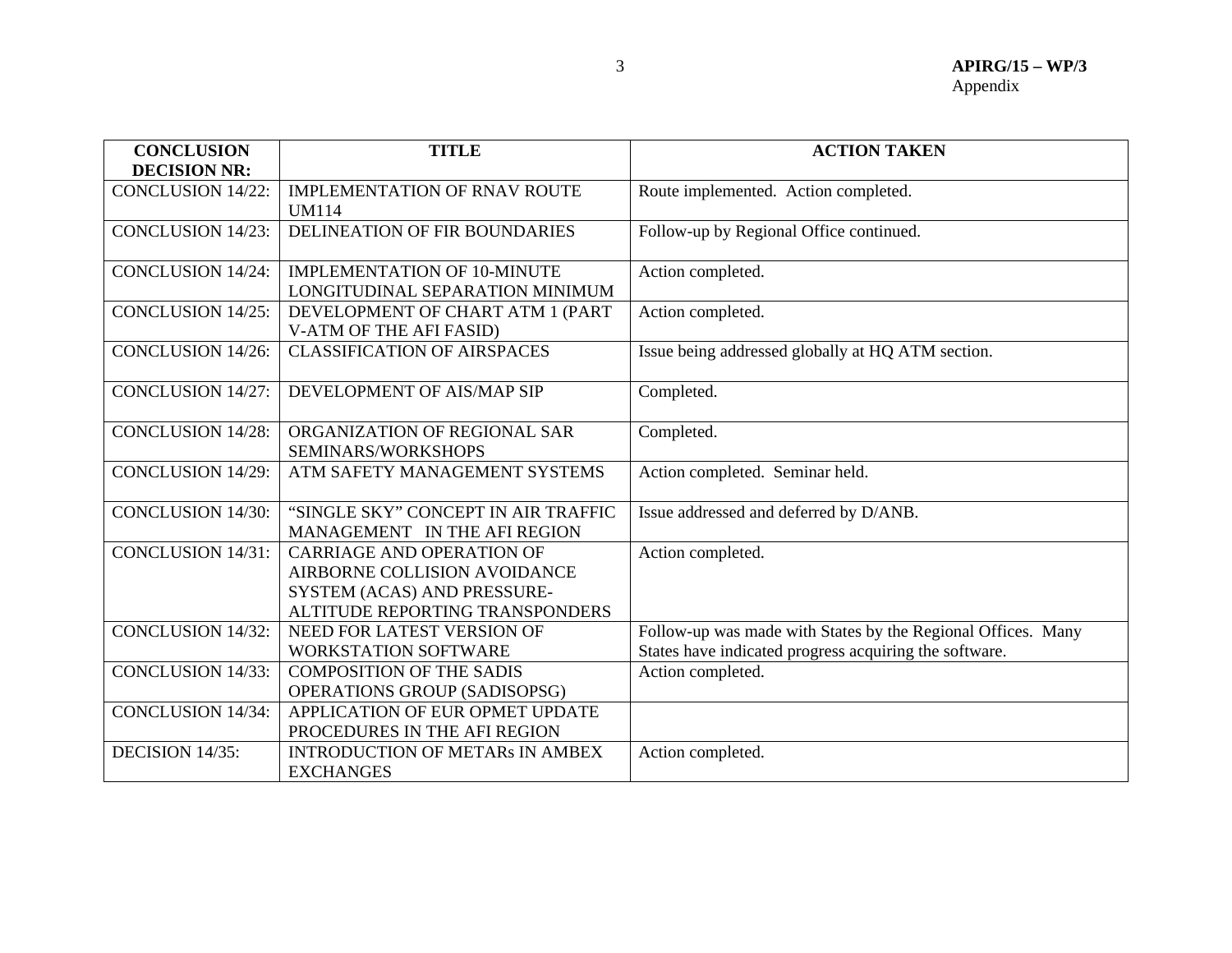| <b>CONCLUSION</b>        | <b>TITLE</b>                             | <b>ACTION TAKEN</b>                                                 |
|--------------------------|------------------------------------------|---------------------------------------------------------------------|
| <b>DECISION NR:</b>      |                                          |                                                                     |
| DECISION 14/36:          | <b>INCLUSION OF PORT-GENTIL IN AMBEX</b> | Action completed.                                                   |
|                          | EXCHANGES AND FASID TABLE MET 1A         |                                                                     |
|                          | FOR TREND FORECASTS                      |                                                                     |
| <b>CONCLUSION 14/37:</b> | COST RECOVERY OF AERONAUTICAL            | Action on-going.                                                    |
|                          | METEOROLOGICAL SERVICES                  |                                                                     |
| <b>CONCLUSION 14/38:</b> | SEMINARS ON COST RECOVERY OF             | Action completed. One Seminar was held in Nairobi during            |
|                          | AERONAUTICAL METEOROLOGICAL              | November 2004.                                                      |
|                          | <b>SERVICES</b>                          |                                                                     |
| <b>CONCLUSION 14/39:</b> | <b>AUTONOMOUS ENTITIES AND</b>           | States encouraged to implement through State letters and during     |
|                          | METEOROLOGICAL SERVICE FOR AIR           | mission by Regional Officers.                                       |
|                          | <b>NAVIGATION</b>                        |                                                                     |
| <b>CONCLUSION 14/40:</b> | <b>QUALITY MANAGEMENT</b>                | States encouraged through State letters and during missions to      |
|                          |                                          | implement QMS.                                                      |
| <b>CONCLUSION 14/41:</b> | STUDY OF TRAINING AVAILABLE FOR          | Study completed and results are presented in WP/                    |
|                          | AERONAUTICAL METEOROLOGICAL              |                                                                     |
|                          | PERSONNEL IN THE AFI REGION              |                                                                     |
| <b>CONCLUSION 14/42:</b> | SEMINARS ON ATS/MET/PILOT                | On-going. Planned, 4 <sup>th</sup> Quarter, 2005.                   |
|                          | <b>COORDINATION</b>                      |                                                                     |
| DECISION 14/43:          | METEOROLOGY CHAPTER FOR THE AFI          | Task Force established and some preliminary work has been done.     |
|                          | <b>CNS/ATM IMPLEMENTATION</b>            |                                                                     |
| <b>CONCLUSION 14/44:</b> | USE OF GNSS FROM EN ROUTE TO NPA         | States advised of the conclusion. A survey of States indicates very |
|                          |                                          | slow implementation. Only 8 States have published AIC on the        |
|                          |                                          | matter.                                                             |
| <b>CONCLUSION 14/45:</b> | STATES' SUPPORT FOR THE FUNDING OF       | Part a) EU-ACP funding delayed until next funding cycle (2007).     |
|                          | <b>GNSS IMPLEMENTATION</b>               | Part b) implemented by States supporting the EGNOS Test bed         |
| <b>CONCLUSION 14/46:</b> | <b>IMPLEMENTATION OF A GNSS SBAS</b>     | States advised of the conclusion. Implementation planning initiated |
|                          | OPERATIONAL SYSTEM                       | by the GNSS Implementation Task Force.                              |
| DECISION 14/47:          | <b>GNSS IMPLEMENTATION TASK FORCE</b>    | Implemented. The Task Force has held 2 meetings.                    |
| <b>CONCLUSION 14/48:</b> | ASSISTANCE WITH GNSS PROCEDURES          | Two PANS-OPS GNSS workshop, one GNSS flight checking and            |
|                          | <b>DESIGN</b>                            | GNSS NOTAMs organized with FAA assistance                           |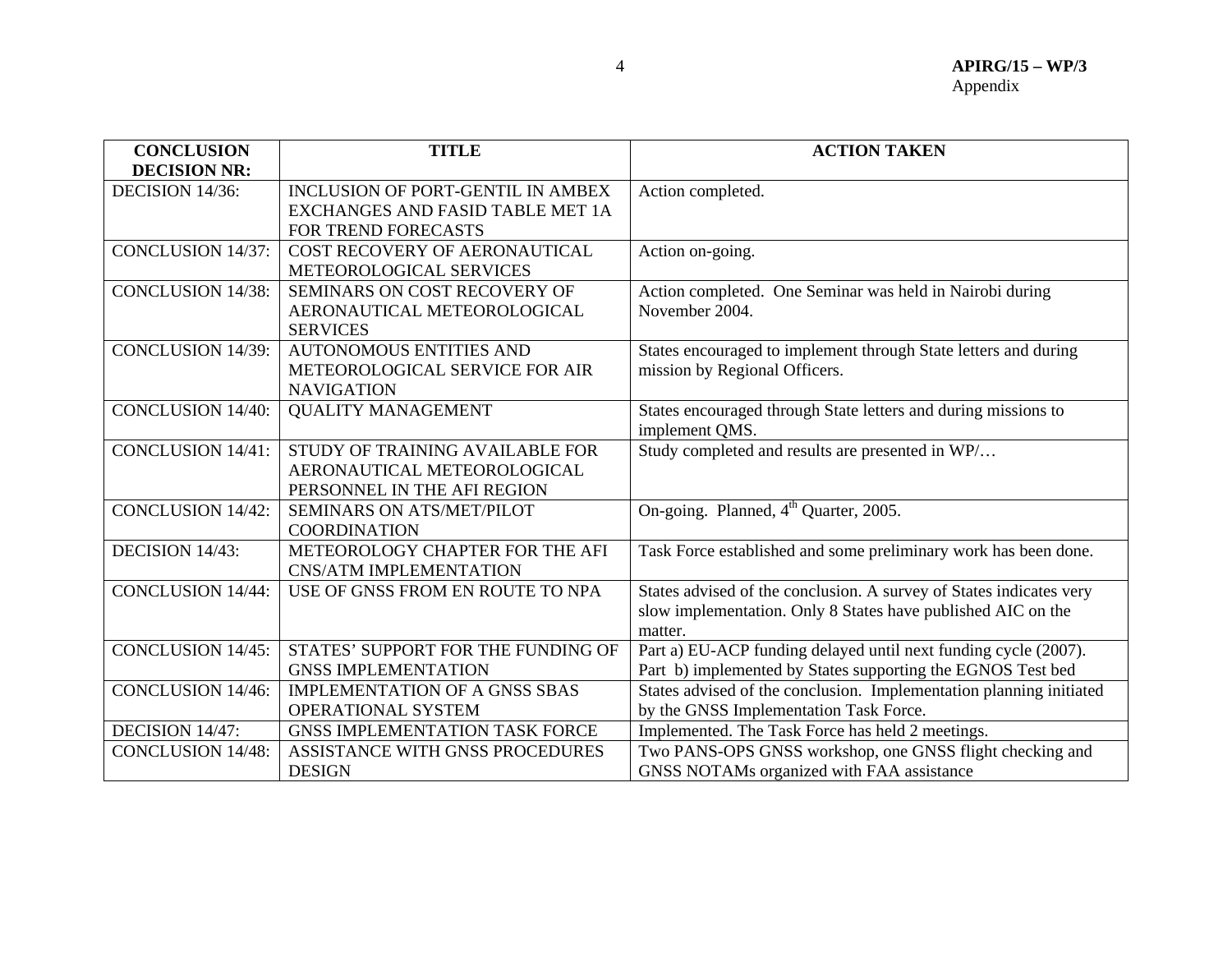| <b>CONCLUSION</b>        | <b>TITLE</b>                                                                                    | <b>ACTION TAKEN</b>                                                                                                                                                                                                                                                    |
|--------------------------|-------------------------------------------------------------------------------------------------|------------------------------------------------------------------------------------------------------------------------------------------------------------------------------------------------------------------------------------------------------------------------|
| <b>DECISION NR:</b>      |                                                                                                 |                                                                                                                                                                                                                                                                        |
| <b>CONCLUSION 14/49:</b> | <b>GNSS LEGISLATION</b>                                                                         | A seminar has been organized with support of the FAA                                                                                                                                                                                                                   |
| <b>CONCLUSION 14/50:</b> | <b>UPDATE OF THE AFI CNS/ATM</b>                                                                | Completed.                                                                                                                                                                                                                                                             |
|                          | <b>IMPLEMENTATION PLAN (DOC 003)</b>                                                            |                                                                                                                                                                                                                                                                        |
| <b>CONCLUSION 14/51:</b> | AMENDMENT TO AFI ANP/FASID<br><b>DOCUMENTS</b>                                                  | Partially completed. Other material being processed.                                                                                                                                                                                                                   |
| <b>CONCLUSION 14/52:</b> | <b>ICAO UNIVERSAL SECURITY AUDIT</b><br>PROGRAMME (USAP)                                        | On-going.                                                                                                                                                                                                                                                              |
| <b>CONCLUSION 14/53:</b> | ESTABLISHMENT OF A MECHANISM FOR<br>AIR NAVIGATION SAFETY IN THE AFI<br><b>REGION</b>           | Establishment of an Aviation Safety Group for Eastern and Southern<br>Africa Region                                                                                                                                                                                    |
| DECISION 14/54:          | <b>ELEVENTH AIR NAVIGATION</b><br><b>CONFERENCE</b>                                             | Completed.                                                                                                                                                                                                                                                             |
| <b>CONCLUSION 14/55:</b> | ESTABLISHMENT OF A SAFETY AND<br><b>QUALITY MANAGEMENT TASK FORCE</b>                           | Dakar to provide                                                                                                                                                                                                                                                       |
| <b>CONCLUSION 14/56:</b> | ESTABLISHMENT OF AUTONOMOUS<br><b>AUTHORITIES</b>                                               | That when autonomous authorities are established, both management<br>and financial autonomy should be granted by the government in order<br>to facilitate allocation and fast mobilization of resources necessary to<br>eliminate air navigation systems deficiencies. |
| <b>CONCLUSION 14/57:</b> | ELIMINATION OF DEFICIENCIES IN THE<br><b>FIELD OF AERONAUTICAL</b><br><b>TELECOMMUNICATIONS</b> | States advised of the conclusion. Progress report in APIRG/15 WP/5<br>and $WP/$                                                                                                                                                                                        |
| <b>CONCLUSION 14/58:</b> | <b>ICAO/AFCAC SEARCH AND RESCUE</b><br><b>TECHNICAL COOPERATION</b><br><b>PROGRAMME</b>         | Programme continuing.                                                                                                                                                                                                                                                  |
| <b>CONCLUSION 14/59</b>  | NEED FOR CONTINUED SUPPORT TO<br><b>INTERREGIONAL COORDINATION</b>                              | On-going.                                                                                                                                                                                                                                                              |
| <b>CONCLUSION 14/60:</b> | FIFTH AIR TRANSPORT CONFERENCE                                                                  | On-going                                                                                                                                                                                                                                                               |